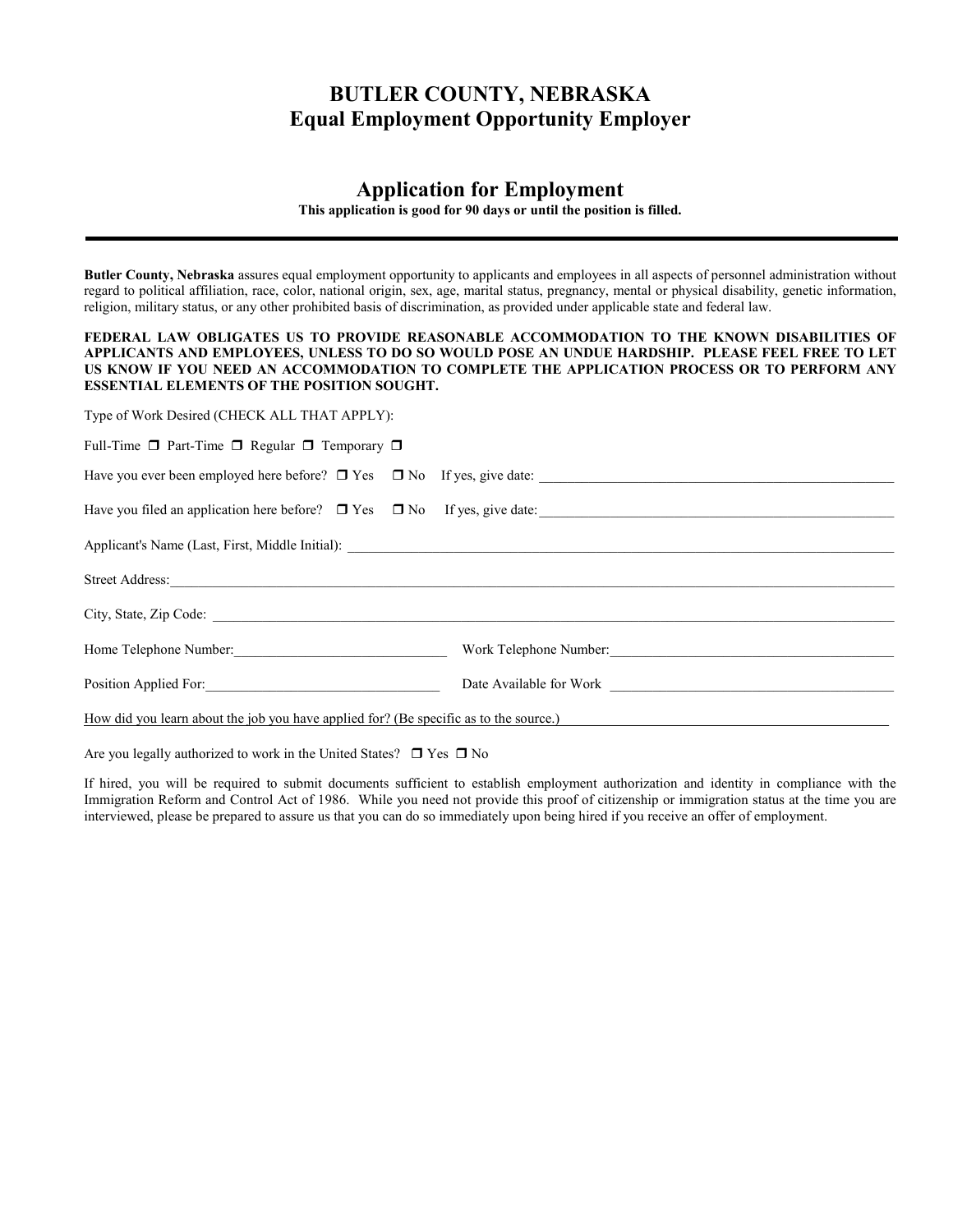#### **EMPLOYMENT RECORD**

List below the positions you have held, starting with your present employment. If more than one position or classification has been held with a given organization, list each position or classification as a separate period of employment. Under "Specific Duties," describe clearly the tasks you performed and the nature of your supervisory, technical, or other responsibilities. Please be complete. Your employment history may be verified by contacting previous employers. Volunteer, military, or unpaid experience will be evaluated in the same manner as paid employment and should be entered in the same manner. If you need more space, attach a separate sheet of paper. Please exclude organization names that indicate, for example, race, color, religion, sex, disability, or national origin.

| <b>Employment Information</b>                    | <b>Description of Duties</b>              |  |  |
|--------------------------------------------------|-------------------------------------------|--|--|
| Employer/Kind of Business                        | Position Title                            |  |  |
| <b>Street Address</b>                            | <b>Specific Duties</b>                    |  |  |
| Immediate Supervisor/Title                       | Telephone Number                          |  |  |
| Dates of Employment (Month/Year)<br>To:<br>From: | Hourly Rate/Salary<br>Starting:<br>Final: |  |  |
| Part-Time □ Full-Time □                          |                                           |  |  |
| Reason for Leaving                               |                                           |  |  |
| <b>Employment Information</b>                    | <b>Description of Duties</b>              |  |  |
| Employer/Kind of Business                        | <b>Position Title</b>                     |  |  |
| <b>Street Address</b>                            | <b>Specific Duties</b>                    |  |  |
| Immediate Supervisor/Title                       | Telephone Number                          |  |  |
| Dates of Employment (Month/Year)                 | Hourly Rate/Salary                        |  |  |
| To:<br>From:                                     | Starting:<br>Final:                       |  |  |
| Part-Time $\Box$ Full-Time $\Box$                |                                           |  |  |
| Reason for Leaving                               |                                           |  |  |
| <b>Employment Information</b>                    | <b>Description of Duties</b>              |  |  |
| Employer/Kind of Business                        | <b>Position Title</b>                     |  |  |
| <b>Street Address</b>                            | Specific Duties                           |  |  |
| Immediate Supervisor/Title                       | Telephone Number                          |  |  |
| Dates of Employment (Month/Year)                 | Hourly Rate/Salary                        |  |  |
| To:<br>From:                                     | Final:<br>Starting:                       |  |  |
| Part-Time □ Full-Time □                          |                                           |  |  |
| Reason for Leaving                               |                                           |  |  |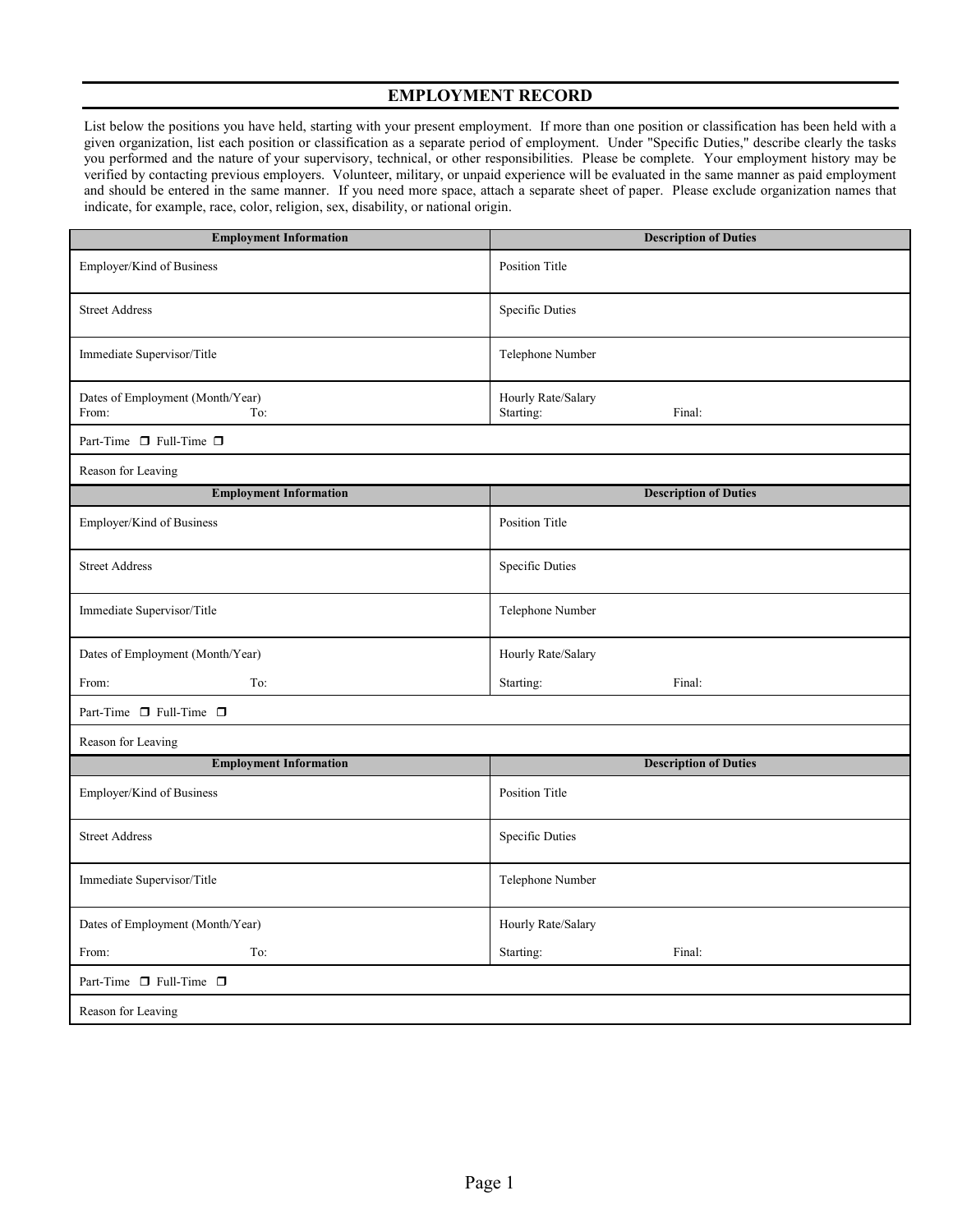| <b>Employment Information</b>                    | <b>Description of Duties</b>              |
|--------------------------------------------------|-------------------------------------------|
| Employer/Kind of Business                        | <b>Position Title</b>                     |
| <b>Street Address</b>                            | <b>Specific Duties</b>                    |
| Immediate Supervisor/Title                       | Telephone Number                          |
| Dates of Employment (Month/Year)<br>From:<br>To: | Hourly Rate/Salary<br>Final:<br>Starting: |
| Part-Time $\Box$ Full-Time $\Box$                |                                           |
| Reason for Leaving                               |                                           |

#### **EDUCATION/SKILLS RECORD**

Please list education or specialized experience that relates to the position(s) for which you are applying. Exclude names or terms that indicate, for example, race, color, religion, sex, disability, or national origin.

# **Circle Highest Grade Completed: 6 7 8 9 10 11 12 College: 1 2 3 4 5 \_\_\_ Did You Graduate? \_\_\_Yes \_\_\_\_No**

| <b>Post-High School</b>   | <b>Name of School</b> | From | T0 | Major | Degree Type |
|---------------------------|-----------------------|------|----|-------|-------------|
| <b>College/University</b> |                       |      |    |       |             |
| <b>Graduate School</b>    |                       |      |    |       |             |

If required by the job you have applied for, have you had training/course work or experience in (please check those that apply):

 $\Box$  Typing  $\Box$  Word Processing  $\Box$  Data Entry  $\Box$  PC/Computer Terminal

 $\Box$  Calculator/Adding Machine  $\Box$  Dictation Equipment  $\Box$  Shorthand/Speedwriting

Please list any other types of equipment you can operate or skills you possess, which you feel would be an asset in the position for which you are applying:  $\Box$ 

#### **LICENSES AND CERTIFICATES**

 $\_$  , and the state of the state of the state of the state of the state of the state of the state of the state of the state of the state of the state of the state of the state of the state of the state of the state of the

If a license, certificate, or other authorization to practice a trade or profession is required for the position for which you are applying, complete the following questions:

| <b>Name of Trade or Profession</b> | <b>License Number</b>    |
|------------------------------------|--------------------------|
| <b>Granted by</b>                  | <b>City and/or State</b> |
| <b>Specialty</b>                   | To:<br>Licensed<br>From: |